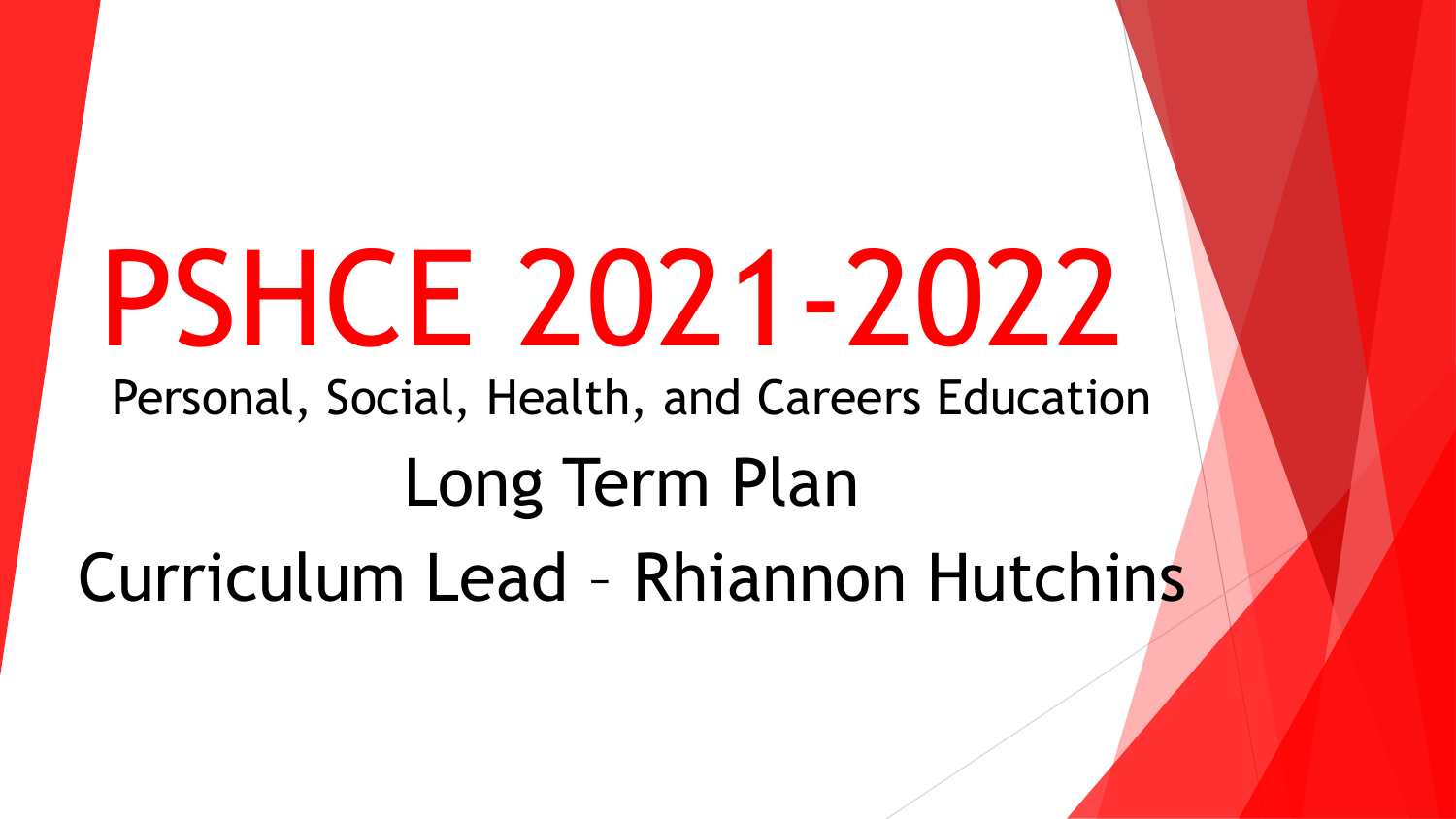## KS3 – Year 7 and 8 2 year rolling programme. MTLPs are provided for each topic on the shared area.

| <b>YEAR</b>         | <b>Half Term 1</b>                            | <b>Half Term 2</b>                                 | <b>Half Term 3</b>              | <b>Half Term 4</b>                    | <b>Half Term 5</b>            | <b>Half Term 6</b>           |
|---------------------|-----------------------------------------------|----------------------------------------------------|---------------------------------|---------------------------------------|-------------------------------|------------------------------|
| Year 1<br>$21 - 22$ | Emotional<br>Wellbeing                        | <b>Religious</b><br>education -<br><b>Buddhism</b> | Sex and<br><b>Relationships</b> | <b>Careers</b><br>The Wider<br>World  | Crime                         | First AID/<br>Safety         |
| Year 2<br>$22 - 23$ | Diversity,<br>prejudice and<br>discrimination | <b>Religious</b><br>education -<br>Christianity    | Sex and<br><b>Relationships</b> | <b>Careers</b><br><b>Money Skills</b> | Drugs, Alcohol<br>and Smoking | <b>Healthy</b><br>lifestyles |